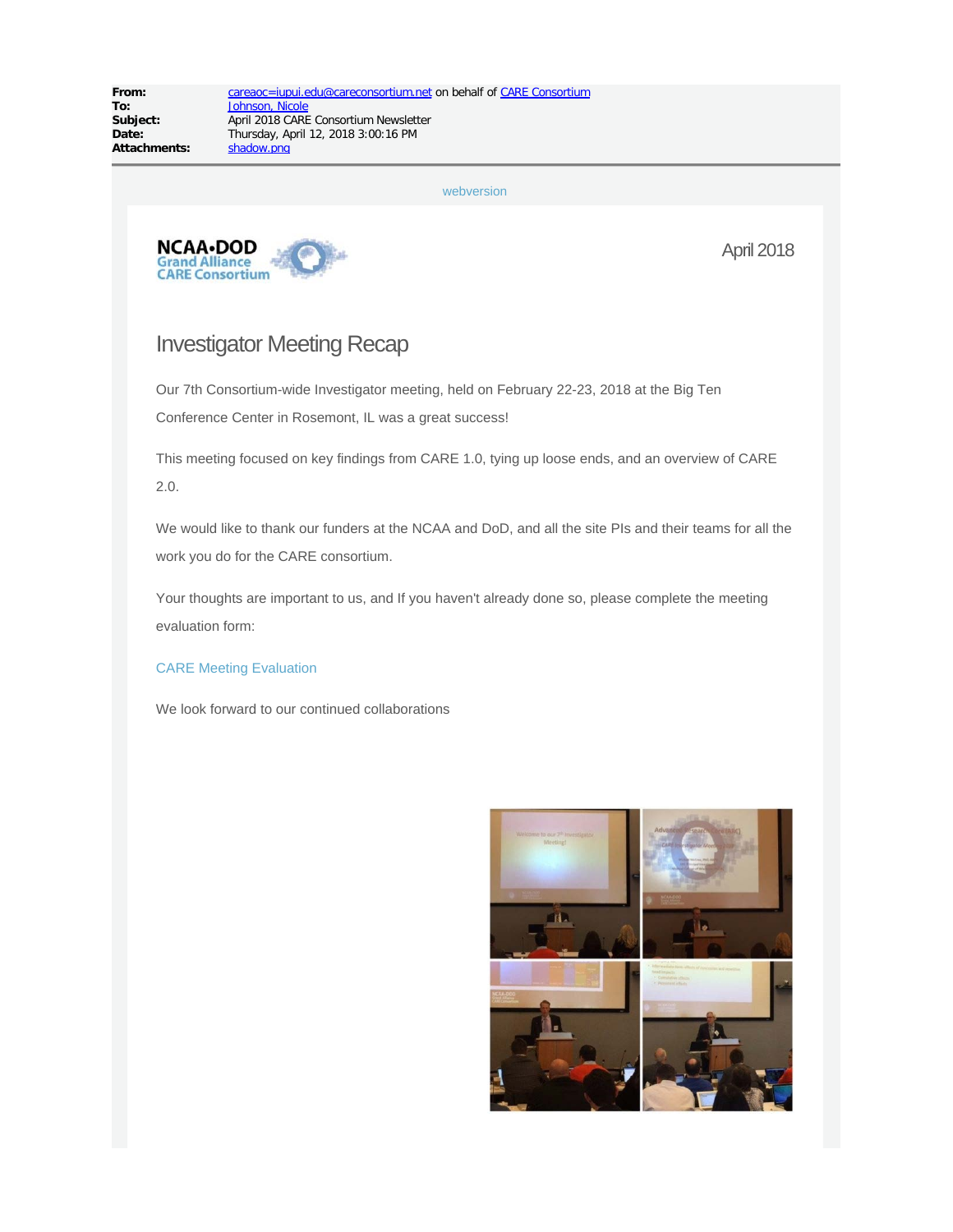





## CARE in Action

We are in need of new pictures for our CARE website and social media sites. Please share and submit ideas/post/tweets/pictures of CARE in action from your site with the CARE AOC careaoc@iupui.edu.

Thank You!

### CARE Connect

If you would like to collaborate with the CARE Consortium, please complete a Research Collaboration form. Collaboration Requests are reviewed monthly by the CARE Consortium Operating Committee.

[CARE Research Collaboration](http://careconsortium.net/mailster/2236/7232e321d230c175912fcbbafb0ae99d/aHR0cHM6Ly9yZWRjYXAudWl0cy5pdS5lZHUvc3VydmV5cy8_cz1uZ1VRcHdpdUhH)